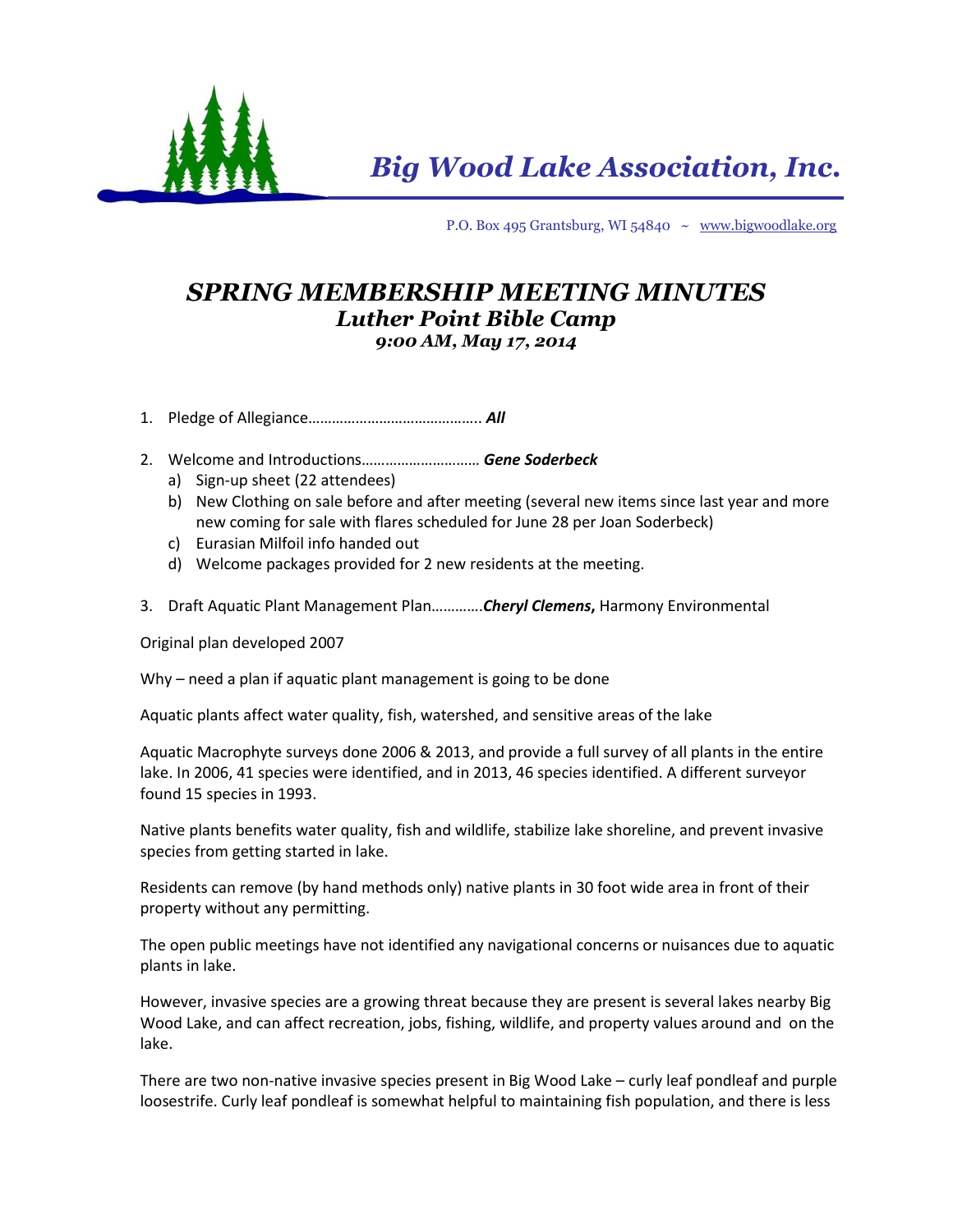of it in the 2013 survey compared to more of it in 2006. It generally dies off by July each year. Only a very small amount of purple loosestrife has been seen, and is removes as soon as possible. Although a rather pretty flower is part of purple loosestrife, he plant is very invasive and chokes out native plants, so is highly undesirable.

There is no Eurasian Water Milfoil in Big Wood Lake, and monitoring will continue to be certain if it is ever found, it can quickly be dealt with.

Things BWLA doing: Resident and visitor education, prevention techniques, rapid response plan, active monitoring, reduction of sediment nutrients that enter Big Wood Lake, reduction/prevention of algae growth due to phosphorous.

The Plan is available at the public library and on bigwoodlake.org website.

Comments on the plan are solicited until 6/15/14.

Comments:

Chlorophyll level changes in lake causing DNR action to add BWL to state's impaired lakes list. A study to find out what's causing it maybe something the BWLA might want to consider.

Although not an aquatic plant, members should be aware of Buckthorn, an invasive species of land plant life that exists and may be spreading around Big Wood Lake.

Does plan include zebra mussels and rusty crayfish? These are coming up the St. Croix river and could come up Wood River into Big Wood Lake.

People should be careful when moving docks from one lake to another, to be sure no plant life or other aquatic life is attached.

4. Treasurer's Report & Budget…………………….… *Stan Peer*

Handout provided and highlights reviewed:

- 5. Recognition…………………………………………………. *Gene Soderbeck*
	- a) Cris Peterson; Wood Chips
	- b) Doug Segelstrom; review of 2013 financial records
	- c) Dale Halverson; review of 2013 financial records
	- d) Glen Dawson; 2014 Buoy Placement Committee
- 6. Secretary's Report…………………………………….… *Jack Church*
	- a) Fall Meeting Minutes

Minutes provided as handout and highlights reviewed:

b) Activities since the Fall meeting

Handout provided and highlights reviewed:

7. Summer Activities/Events………………………….. *Gene Soderbeck*